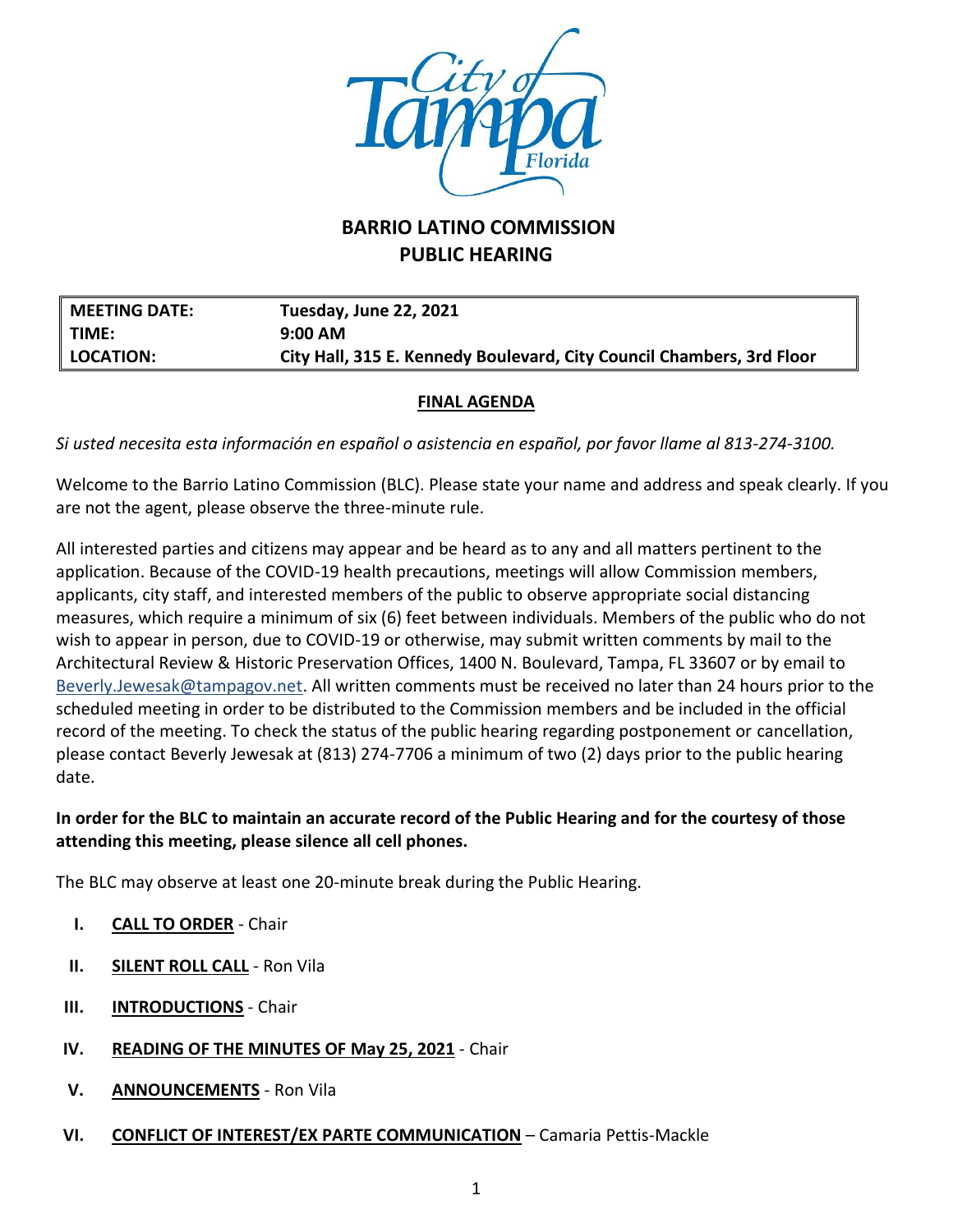## **VII. CONTINUATIONS** - Ron Vila

## **VIII. SWEAR-IN** - Beverly Jewesak

## **IX. ITEMS TO BE REVIEWED:**

| <b>BLC 21-31</b>           | <b>OWNER:</b>               | City of Tampa                                                                      |  |
|----------------------------|-----------------------------|------------------------------------------------------------------------------------|--|
|                            | AGENT:                      | Courtney Orr                                                                       |  |
|                            | <b>DISTRICT:</b>            | Ybor City                                                                          |  |
|                            | LOCATION:                   | 1211 E. 7th Avenue                                                                 |  |
|                            | <b>REQUEST:</b>             | Certificate of Appropriateness - Gateway Arch Lighting Replacement (on             |  |
|                            |                             | 7th Avenue from Nuccio Parkway to 26th Street)                                     |  |
|                            | <b>PURPOSE:</b>             | Commercial                                                                         |  |
| <b>BLC 21-34</b>           | <b>OWNER:</b>               | Veronica Lorenzo, Michael Jeske, and Christopher Jeske                             |  |
|                            | AGENT:                      | <b>Kim Headland</b>                                                                |  |
|                            | DISTRICT:                   | Ybor City                                                                          |  |
|                            | LOCATION:                   | 2910 N. 10th Street                                                                |  |
|                            | REQUEST:                    | Certificate of Appropriateness - Demolition of a Contributing Structure            |  |
|                            | <b>PURPOSE:</b>             | Residential                                                                        |  |
|                            | <b>Request to withdraw.</b> |                                                                                    |  |
| <b>BLC 21-123</b>          | <b>OWNER:</b>               | <b>Toriano Boynton</b>                                                             |  |
|                            | AGENT:                      | <b>Toriano Boynton</b>                                                             |  |
|                            | DISTRICT:                   | <b>Ybor City</b>                                                                   |  |
|                            | LOCATION:                   | 2616 E. 10th Avenue                                                                |  |
|                            | <b>REQUEST:</b>             | Certificate of Appropriateness - Site Improvements: Vinyl Fence,<br>Paver Driveway |  |
|                            | <b>PURPOSE:</b>             | Residential                                                                        |  |
| <b>BLC 21-125</b>          | <b>OWNER:</b>               | Andrew A And Mary Yerrakadu                                                        |  |
|                            | AGENT:                      | <b>Ed Ruland MOBIUS Architecture</b>                                               |  |
|                            | DISTRICT:                   | Ybor City                                                                          |  |
|                            | LOCATION:                   | 917 E. 11th Avenue                                                                 |  |
|                            | <b>REQUEST:</b>             | Certificate of Appropriateness - New Constructin: New Front Porch,                 |  |
|                            |                             | <b>Rear Deck</b>                                                                   |  |
|                            |                             | Rehabilitation, Site                                                               |  |
|                            |                             | Improvements                                                                       |  |
|                            |                             | PURPOSE: Residential                                                               |  |
| BLC 21-146/                | OWNER:                      | Ybor Land LLC                                                                      |  |
| <b>TA/CPA 21-05 AGENT:</b> |                             | Tyler J Hudson & Gardner Brewer Martin-Monfont, P.A.                               |  |
|                            | DISTRICT:                   | <b>Ybor City</b>                                                                   |  |
|                            |                             | LOCATION: 1402 N. 15 <sup>th</sup> Street                                          |  |
|                            |                             | REQUEST: Recommendation - Comprehensive Plan Amendment - LI to CMU-35              |  |

PURPOSE: Commercial